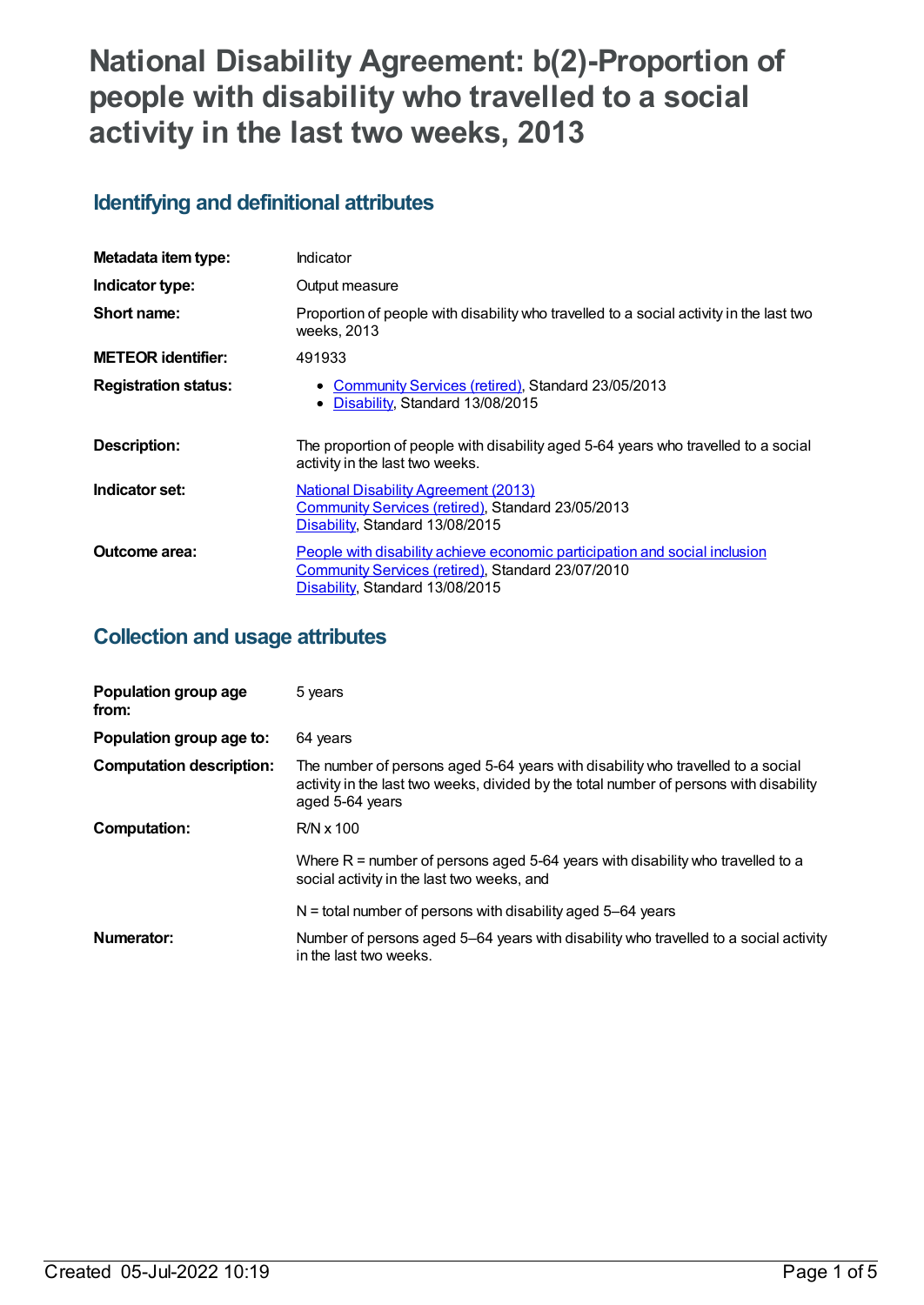#### **Data Element**

Travelled to a social activity in the last two weeks indicator.

#### **Data Source**

ABS Survey of [Disability,](https://meteor.aihw.gov.au/content/445288) Ageing and Carers (SDAC), 2009

#### **Data Element / Data Set**

#### **Data Element**

Cared Accommodation indicator.

#### **Data Source**

ABS Survey of [Disability,](https://meteor.aihw.gov.au/content/445288) Ageing and Carers (SDAC), 2009

### **Data Element / Data Set**

**Data Element**

#### Disability identifier.

**Data Source**

ABS Survey of [Disability,](https://meteor.aihw.gov.au/content/445288) Ageing and Carers (SDAC), 2009

#### **Data Element / Data Set**

[Person—age,](https://meteor.aihw.gov.au/content/303794) total years N[NN]

**Data Source**

ABS Survey of [Disability,](https://meteor.aihw.gov.au/content/445288) Ageing and Carers (SDAC), 2009

**Denominator:** Total number of persons with disability aged 5–64 years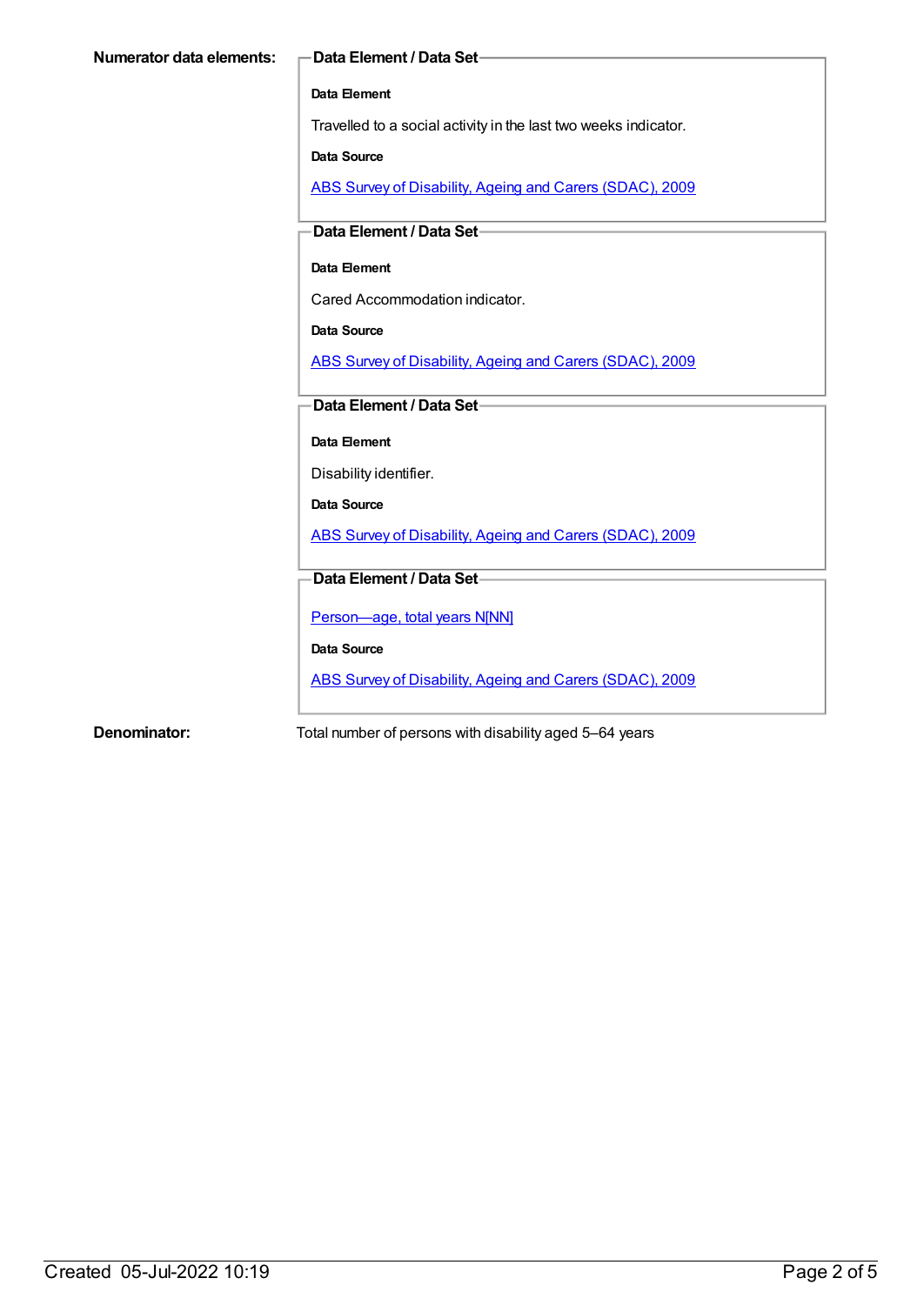#### **Denominator data elements:**

#### **Data Element / Data Set**

#### **Data Element**

Cared accommodation identifier

#### **Data Source**

ABS Survey of [Disability,](https://meteor.aihw.gov.au/content/445288) Ageing and Carers (SDAC), 2009

#### **Data Element / Data Set**

#### **Data Element**

Disability identifier.

**Data Source**

ABS Survey of [Disability,](https://meteor.aihw.gov.au/content/445288) Ageing and Carers (SDAC), 2009

#### **Data Element / Data Set**

**Data Element**

Disability type

**Data Source**

ABS Survey of [Disability,](https://meteor.aihw.gov.au/content/445288) Ageing and Carers (SDAC), 2009

#### **Data Element / Data Set**

#### **Data Element**

Main health condition

**Data Source**

ABS Survey of [Disability,](https://meteor.aihw.gov.au/content/445288) Ageing and Carers (SDAC), 2009

#### **Data Element / Data Set**

Person-age, total years N[NN]

#### **Data Source**

ABS Survey of [Disability,](https://meteor.aihw.gov.au/content/445288) Ageing and Carers (SDAC), 2009

**Disaggregation:** State/Territory, by disability status (has profound or severe disability, other disability or restrictive long term health condition, total with disability, has no disability, total)

All with reported disability by State/Territory, by:

- sex (male, female, persons)
- age group (5-14 [for measures 2b and 2c only], 15-24, 25-34, 35-44, 45-54, 55–64, total)
- remoteness area (Major Cities, Inner Regional, other, total)
- English proficiency (very well/well, not well/not at all, total)
- country of birth (Australia, other English speaking countries, all English speaking countries, non-English speaking countries, total)
- sex by age group (where possible)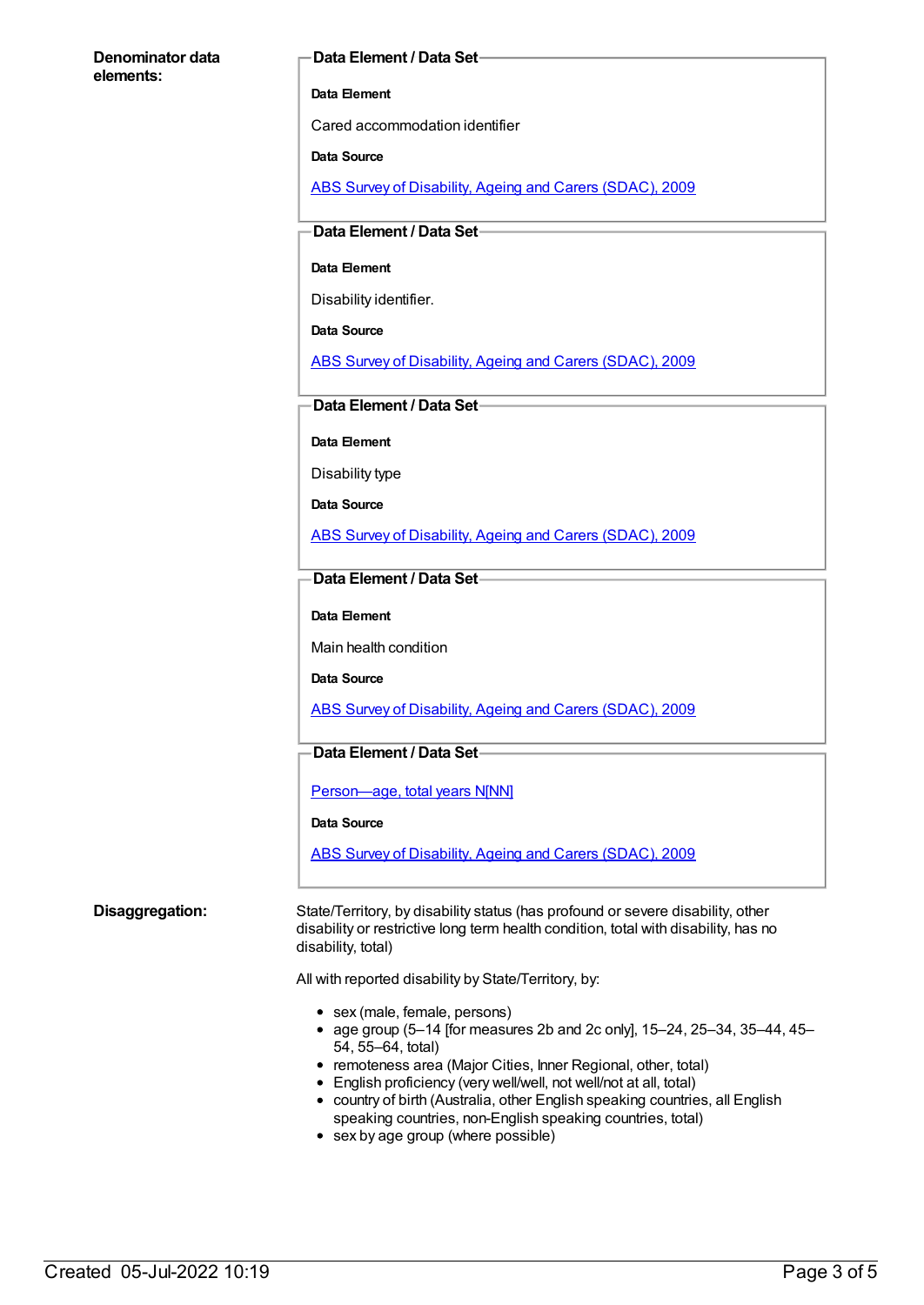#### **Disaggregation data elements:**

#### **Data Element / Data Set**

**Data Element**

Disability status.

**Data Source**

ABS Survey of [Disability,](https://meteor.aihw.gov.au/content/445288) Ageing and Carers (SDAC), 2009

**Data Element / Data Set**

[Person—proficiency](https://meteor.aihw.gov.au/content/270203) in spoken English, code N

**Data Source**

ABS Survey of [Disability,](https://meteor.aihw.gov.au/content/445288) Ageing and Carers (SDAC), 2009

**Data Element / Data Set**

[Person—Australian](https://meteor.aihw.gov.au/content/286919) state/territory identifier, code N

**Data Source**

ABS Survey of [Disability,](https://meteor.aihw.gov.au/content/445288) Ageing and Carers (SDAC), 2009

**Data Element / Data Set**

[Person—sex,](https://meteor.aihw.gov.au/content/287316) code N

**Data Source**

ABS Survey of [Disability,](https://meteor.aihw.gov.au/content/445288) Ageing and Carers (SDAC), 2009

#### **Data Element / Data Set**

Person-age, total years N[NN]

**Data Source**

ABS Survey of [Disability,](https://meteor.aihw.gov.au/content/445288) Ageing and Carers (SDAC), 2009

### **Data Element / Data Set**

Person-country of birth, code (SACC 2008) NNNN

**Data Source**

ABS Survey of [Disability,](https://meteor.aihw.gov.au/content/445288) Ageing and Carers (SDAC), 2009

**Data Element / Data Set**

[Person—geographic](https://meteor.aihw.gov.au/content/489826) remoteness, classification (ASGC-RA) N

**Data Source**

ABS Survey of [Disability,](https://meteor.aihw.gov.au/content/445288) Ageing and Carers (SDAC), 2009

**Comments:** Data disaggregation will depend on reliability of estimates.

## **Representational attributes**

| <b>Representation class:</b> | Percentage |
|------------------------------|------------|
| Data type:                   | Real       |
| Unit of measure:             | Person     |